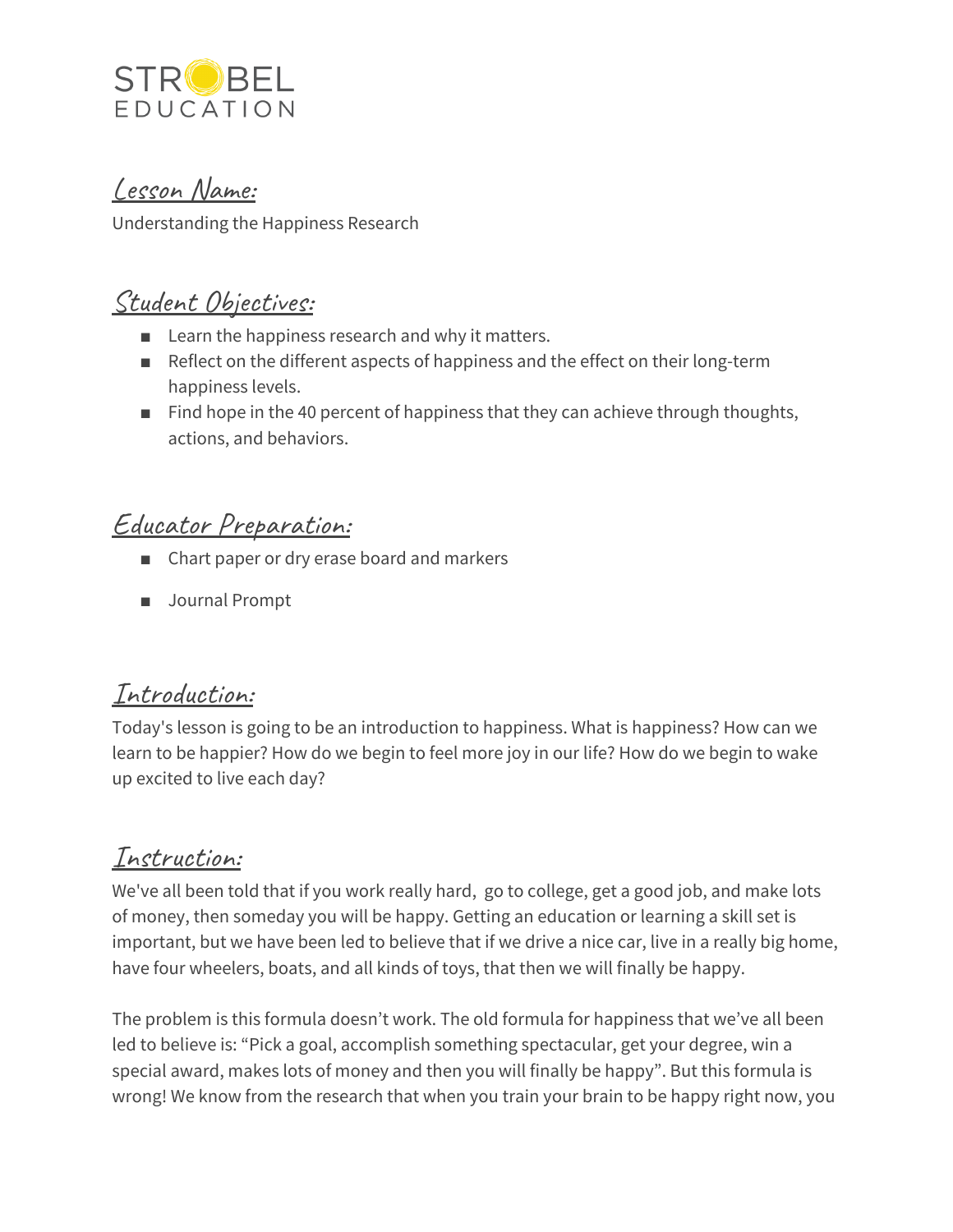

then become more successful, but you have to put your happiness first. Happier people are actually more successful. So where does this happiness come from and how do we get more of it? Let me show you using a pie chart.



Here's the research. Fifty percent of your happiness is genetic, which means it comes from your mom or your dad, or a mixture of both. Some people are born in this world with a happy disposition. They're able to endure challenges and overcome obstacles and still really have a sunny, positive disposition to them. And then, there are other people who have to work really hard at happiness. It doesn't come naturally to them.

Now, here's the surprising part. Are you ready? Ten percent, and only ten percent, of your long-term happiness comes from your external circumstances. What do I mean by external circumstances? This means whether you're in a relationship or not, if you have a partner or not, what kind of home you live in, what kind of money your parents make, what kind of clothes you wear, etc. We are led to believe that people who have more money are happier. But the research is really strong that income above or certain point above poverty, shows no direct correlation to the amount of happiness they experience.

So if 50 percent of our long term happiness is genetic, and it comes from our mom, our dad, or a mixture of both, and ten percent is from our external circumstances like money and things and material wealth, then that leaves 40 percent of the pie chart left. Every single one of us has the ability to increase our happiness by up to 40 percent... Isn't that hopeful?

Interaction: